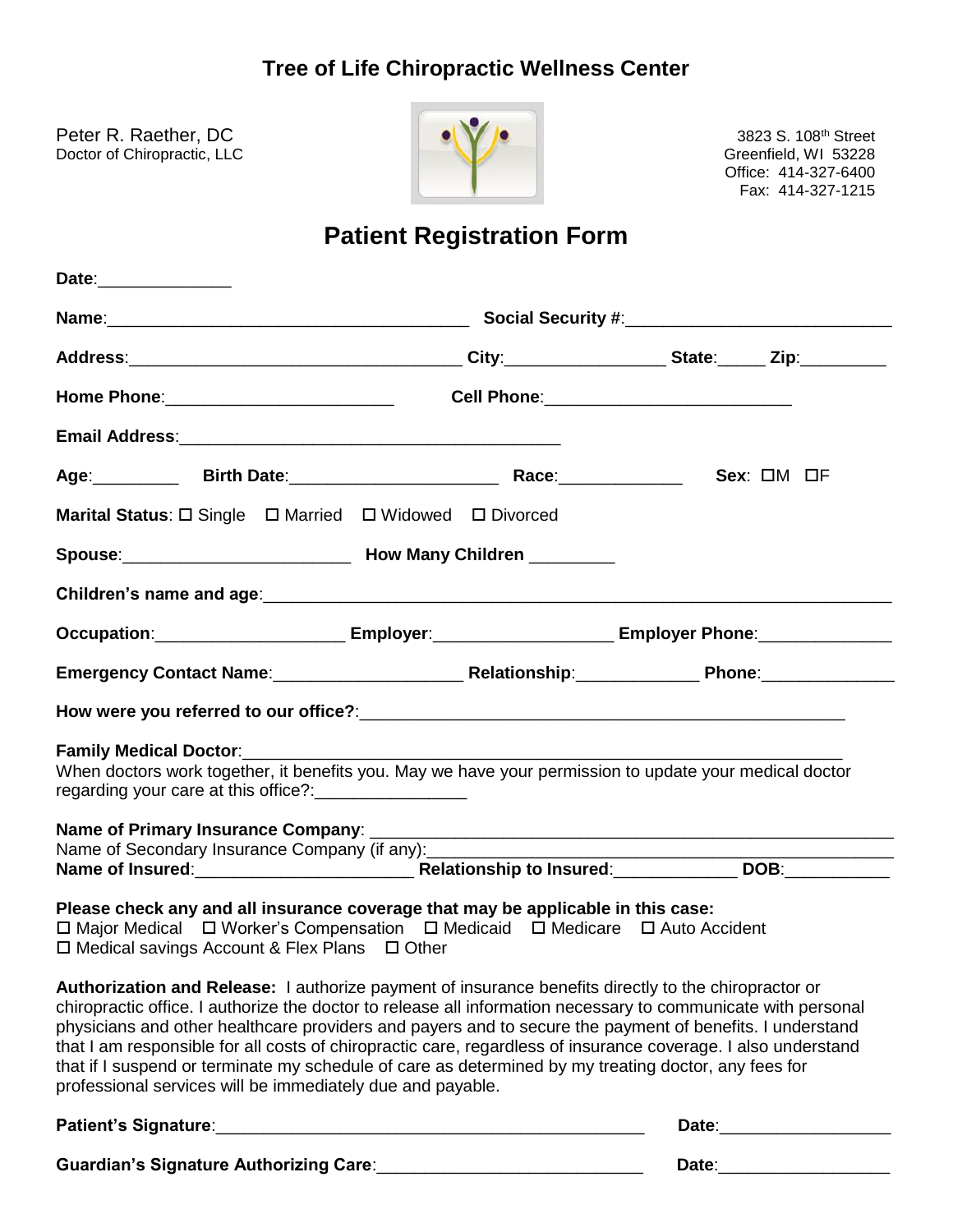Peter R. Raether, DC 3823 S. 108<sup>th</sup> Street<br>Doctor of Chiropractic, LLC<br>Greenfield, WI 53228 Doctor of Chiropractic, LLC



Office: 414-327-6400 Fax: 414-327-1215

#### \_\_\_\_\_\_ **INSURED PATIENTS**

Your insurance is an agreement between you and your insurance company, not between your insurance company and this clinic. It is policy of this office that all services rendered are charged directly to you, the patient, and that ultimately, it is the patient who is responsible for all the charges including those not reimbursed by a third party payer. All deductibles and copayments are due at the time of service or at the end of that week. Patient's balances may not exceed \$300.00 at any time. Since we do not own your insurance policy, we may at some point ask for assistance in dealing with your insurance carrier.

#### \_\_\_\_\_\_\_ **CASH PATIENTS**

It is the policy of this clinic that cash patients pay their balance at each visit or at the end of that week. There may be a \$10.00 extra charge on some therapies.

#### \_\_\_\_\_\_\_ **MEDICAID PATIENTS**

Medicaid only covers an exam, x-rays if necessary and the adjustment, therefore there will be an additional charge of \$5.00-\$10.00 when therapies are added.

#### \_\_\_\_\_\_\_ **MEDICARE PATIENTS**

We do accept assignment from Medicare; therefore, we will receive the check from Medicare. We will then bill your secondary insurance if you have one. Wisconsin has a special mandate that requires supplemental insurance to pay for chiropractic services even if Medicare doesn't. (Two exceptions are if your place of employment is self-insured or if the policy is very old then the mandate may not apply). As of October 1, 2004 Medicare will no longer be covering maintenance care. However, once Medicare denies the claims we will submit these charges to your supplemental insurance. If only Medicare and no secondary, there will be an additional charge of \$5.00-\$10.00 when therapies are added.

#### \_\_\_\_\_\_\_ **PERSONAL INJURY (auto, etc.)**

We will be as helpful as we can in filing your claims ASAP, but to do so it is very important to receive your information right away. Some claims may take as long as 3-4 years to settle so we will be willing to make payment arrangements with you while we wait for the insurance company to pay.

#### \_\_\_\_\_\_\_ **WORKERS COMPENSATION**

We will be as helpful as we can in filing your work comp claim, however, if your employer does not accept liability, the charges will be your responsibility. We can then bill your regular insurance company but your help will be needed in keeping your balance low.

Please note that should your account go unpaid and into collections, you will be responsible for all costs incurred including, but not limited to, collection agency fees, attorney fees, and court fees. Please initial here to acknowledge your understanding.

Lastly, it is the goal of this office to provide you with the best quality care. Please, if you ever have any questions, don't hesitate to ask. Thank you for choosing our office.

I, the undersigned, have read and agree with the above policy.

SIGNED:\_\_\_\_\_\_\_\_\_\_\_\_\_\_\_\_\_\_\_\_\_\_\_\_\_\_\_\_\_\_\_\_\_\_\_\_\_\_\_\_\_\_\_\_\_\_\_ DATE:\_\_\_\_\_\_\_\_\_\_\_\_\_\_\_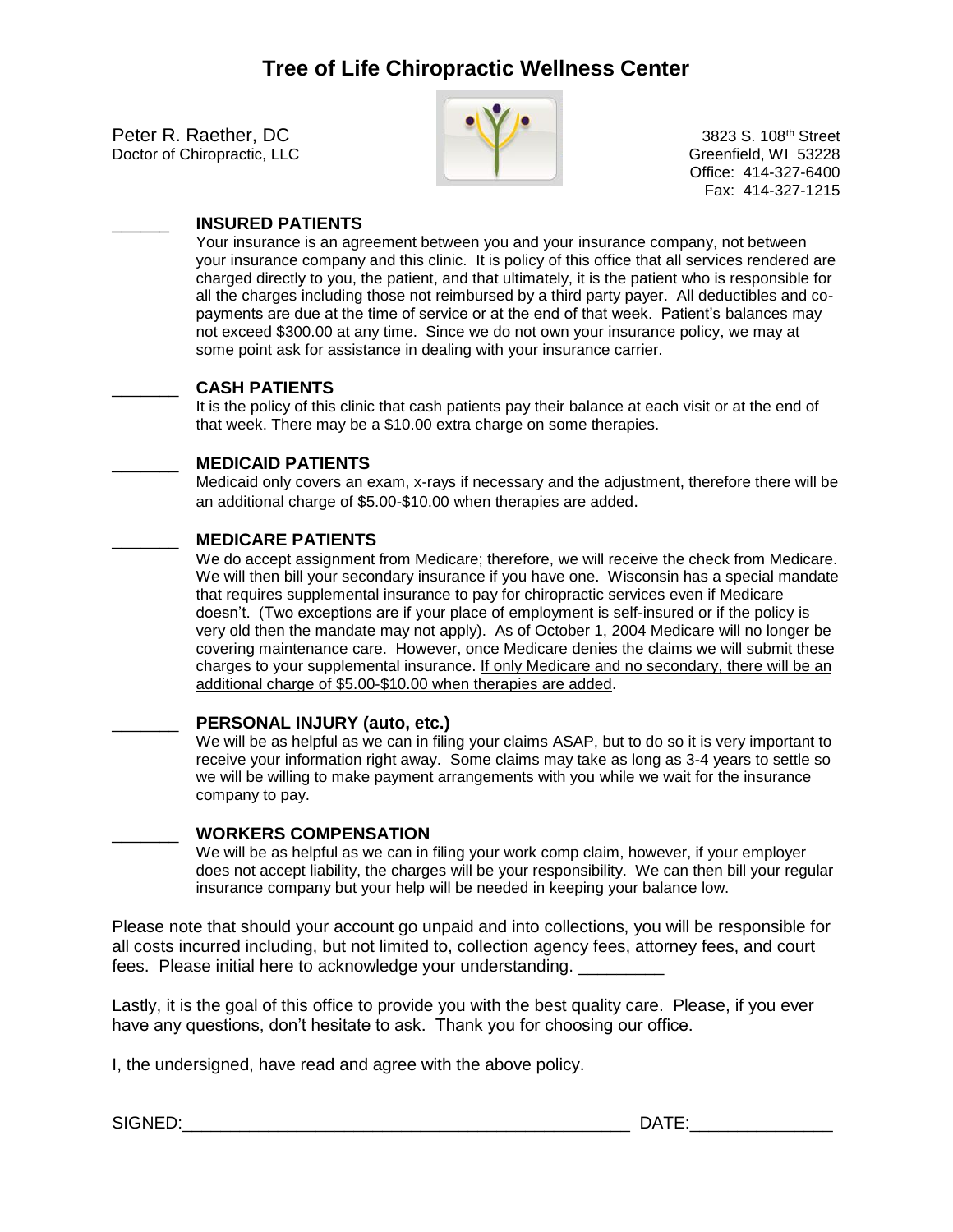| Check ONE: ________ INITIAL EXAMINATION _________ RE-EVALUATION ______________ NEW CONDITION                    |                                                                                                                                                                                                         |
|-----------------------------------------------------------------------------------------------------------------|---------------------------------------------------------------------------------------------------------------------------------------------------------------------------------------------------------|
| FOR INITIAL EXAMINATION OR NEW CONDITION, Please give first date you noticed symptoms _______________________   |                                                                                                                                                                                                         |
| FOR INITIAL EXAMINATION OR NEW CONDITION, What is your major complaint? ____________________________            |                                                                                                                                                                                                         |
| <b>SUBJECTIVE PAIN ASSESSMENT</b>                                                                               |                                                                                                                                                                                                         |
| <b>Right</b><br>Left                                                                                            | <b>RATE YOUR PAIN</b>                                                                                                                                                                                   |
|                                                                                                                 |                                                                                                                                                                                                         |
|                                                                                                                 | Place an "X" on the drawings<br>to the left wherever you<br>have pain. Beside the "X"<br>indicate the type of pain you<br>are experiencing:                                                             |
| <b>Back</b><br><b>Front</b>                                                                                     | A=Ache<br>B=Burning<br>ST=Stabbing<br>SP=Spasm<br>N=Numbness<br>P=Pins and Needles<br>T=Throbbing<br>(Example: XST between)<br>your shoulders mean you<br>have stabbing pain between<br>your shoulders) |
| PAIN SCALE: Please circle the number that best describes your overall pain:<br>$\overline{2}$<br>$\overline{3}$ |                                                                                                                                                                                                         |
| $\mathbf 0$<br>6<br>$\mathbf{1}$<br>$\overline{4}$<br>5                                                         | 8<br>10<br>$\overline{7}$<br>9<br>$10+$                                                                                                                                                                 |
| <b>NONE</b><br><b>LITTLE</b><br><b>MEDIUM</b>                                                                   | <b>SEVERE</b><br><b>EXCRUCIATING</b>                                                                                                                                                                    |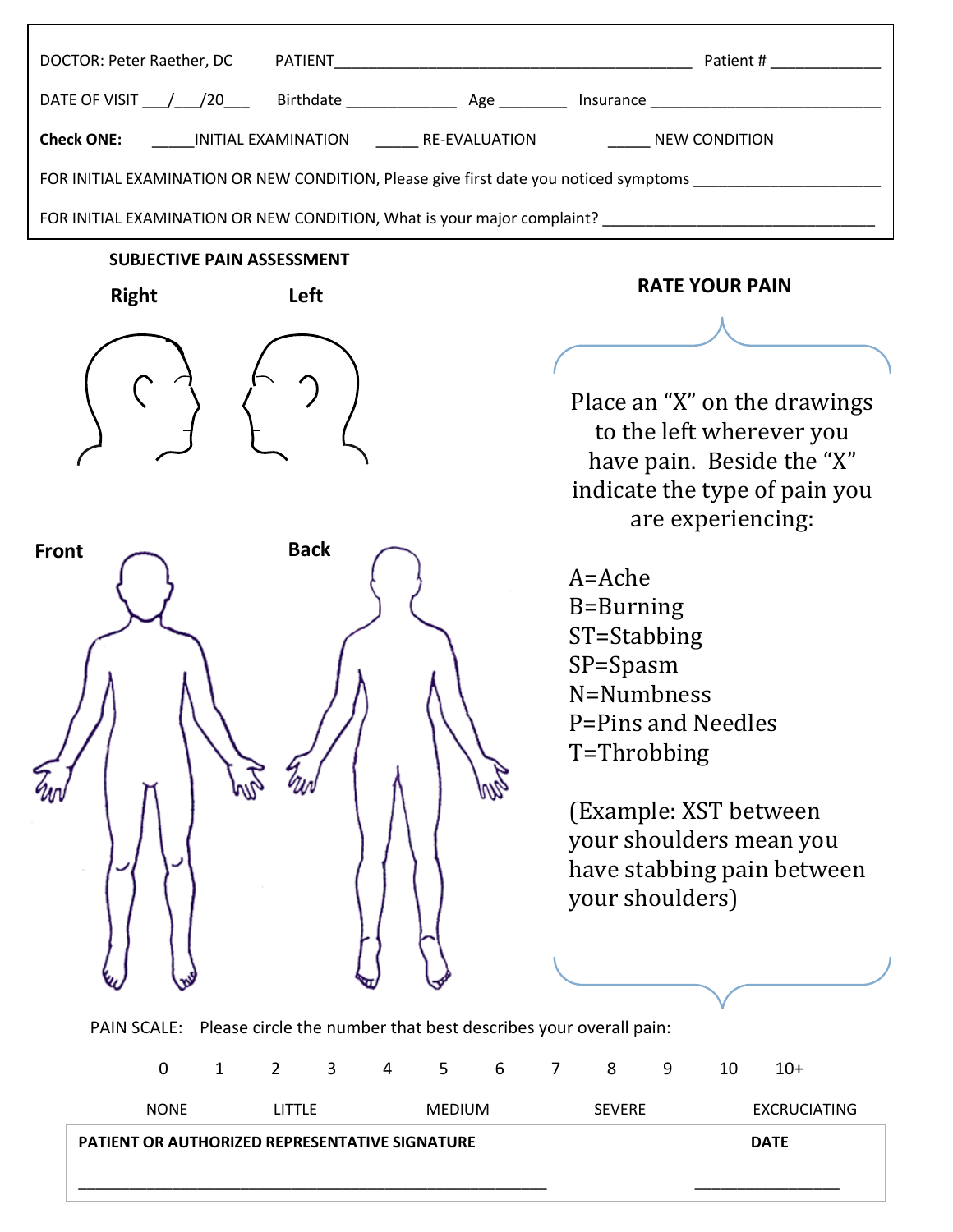### **Tree of Life Chiropractic Wellness Center**

Peter R. Raether, DC **Detection Control 10 Control 10 Control 10 Control 108th Street** Doctor of Chiropractic, LLC Greenfield, WI 53228



Office: 414-327-6400 Fax: 414-327-1215

## Patient Health Information

|          |                                                                                                                        | Name: |              |
|----------|------------------------------------------------------------------------------------------------------------------------|-------|--------------|
|          |                                                                                                                        |       |              |
|          |                                                                                                                        |       | Ambidextrous |
|          | <b>Smoking Status:</b><br>o Current every day smoker<br>o Current some day smoker<br>o Former smoker<br>o Never smoker |       |              |
| $\Omega$ | Do you have any medication allergies?<br>o No known medication allergies<br>Yes.                                       |       |              |

Are you currently taking any medications?

 $\overline{a}$ 

| • Not currently prescribed any medications |    |
|--------------------------------------------|----|
| $\circ$ Yes                                |    |
| What?                                      | mg |
| What?                                      | mø |
| What?                                      | mg |